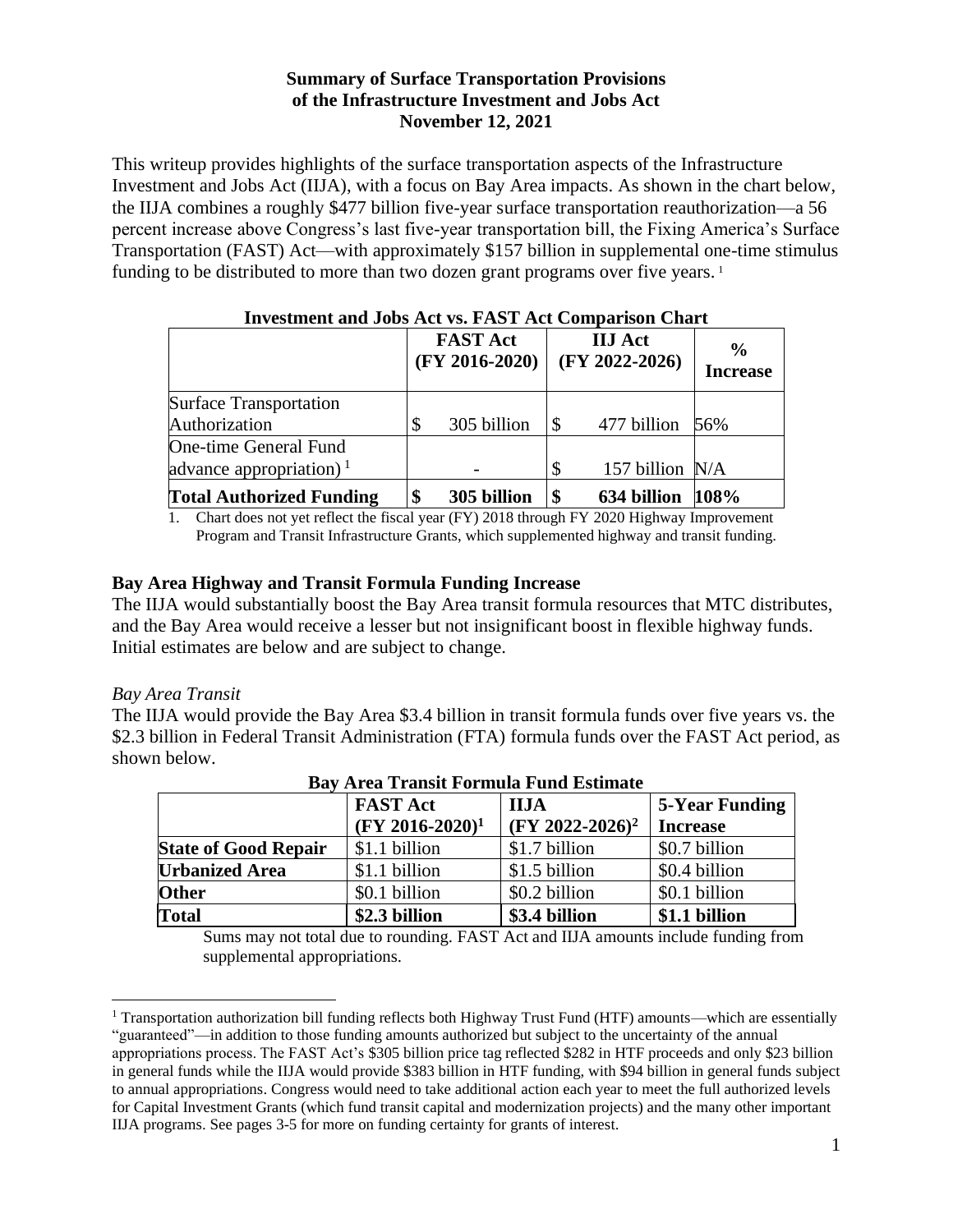This funding increase would be a result of both a big boost in the federal transit formula funding from the Highway Trust Fund (HTF)—a big win for the long-term as it would be very unusual for HTF-funded federal transit (and highway) program funding levels to fall below this new baseline after five years at this funding level—and because of additional one-time supplemental stimulus funding to the Section 5337 State of Good Repair program, which we advocated for along with our large transit system partners across the country.

### *Bay Area Flexible Highway, Climate and Bike/Ped Formula Funding*

The IIJA would increase five-year funding totals for flexible highway program funding in the Bay Area from approximately \$880 million to \$1.1 billion. Note that much of this increase is due to the new, highly flexible Carbon Reduction formula program, which the Senate funded at the expense of increasing the Congestion Mitigation and Air Quality Improvement (CMAQ) Program. Like CMAQ, the Carbon Reduction Program has broad eligibilities including public transit, high occupancy vehicle projects and congestion pricing. See chart below:

|                               | <b>FAST Act</b>  | <b>IIJ</b> Act   | <b>5-Year Funding</b> |
|-------------------------------|------------------|------------------|-----------------------|
|                               | $(FY 2016-2020)$ | $(FY 2022-2026)$ | <b>Increase</b>       |
| <b>Surface Transportation</b> |                  |                  |                       |
| Program                       | \$473 million    | \$603 million    | \$130 million         |
| <b>CMAQ</b>                   | \$367 million    | \$368 million    | \$1 million           |
| Transportation                |                  |                  |                       |
| <b>Alternatives Program</b>   | \$38 million     | \$70 million     | \$32 million          |
| <b>Carbon Reduction</b>       |                  |                  |                       |
| Program $(new)$               |                  | \$71 million     | \$71 million          |
| <b>Total</b>                  | \$878 million    | \$1.1 billion    | \$234 million         |

#### **Bay Area Highway Formula Fund Estimate**

Note: Transportation Alternatives Program amount reflects only those program funds suballocated to the Bay Area for the regional Active Transportation Program; does not include the Bay Area's share of the states "any area" funds

Encouragingly, metropolitan planning resources that come directly to MTC would increase as well, with the Metropolitan Planning program increasing by about 30 percent overall compared to FAST Act levels (FAST Act FY 2016-2020 vs. proposed FY 2022-2026 funding).

### **California Funding for Bridges, Resilience and Electric Vehicle Charging Infrastructure**

The State of California would receive a **much larger** increase in formula funds (proportionately and dollar amount) compared to the suballocated formula programs, including five-year totals of approximately \$4.2 billion from a flexible new bridge repair formula program (\$27.5 billion nationwide) and approximately \$380 million for electric vehicle charging infrastructure. Additionally, California would receive over the five-year timeframe roughly \$2.6 billion in funding that could be used for resilience-focused investments, \$630 million from a new resilience-focused formula program for states and up to \$1.9 billion of the state's anticipated \$12.8 billion in National Highway Performance Program (NHPP) highway funding (highway and bridge resilience would be newly eligible for up to 15 percent of NHPP funding). We expect there will be legislation at the state level to implement these new programs, providing an opportunity to advocate for an approach that maximizes funding for the Bay Area.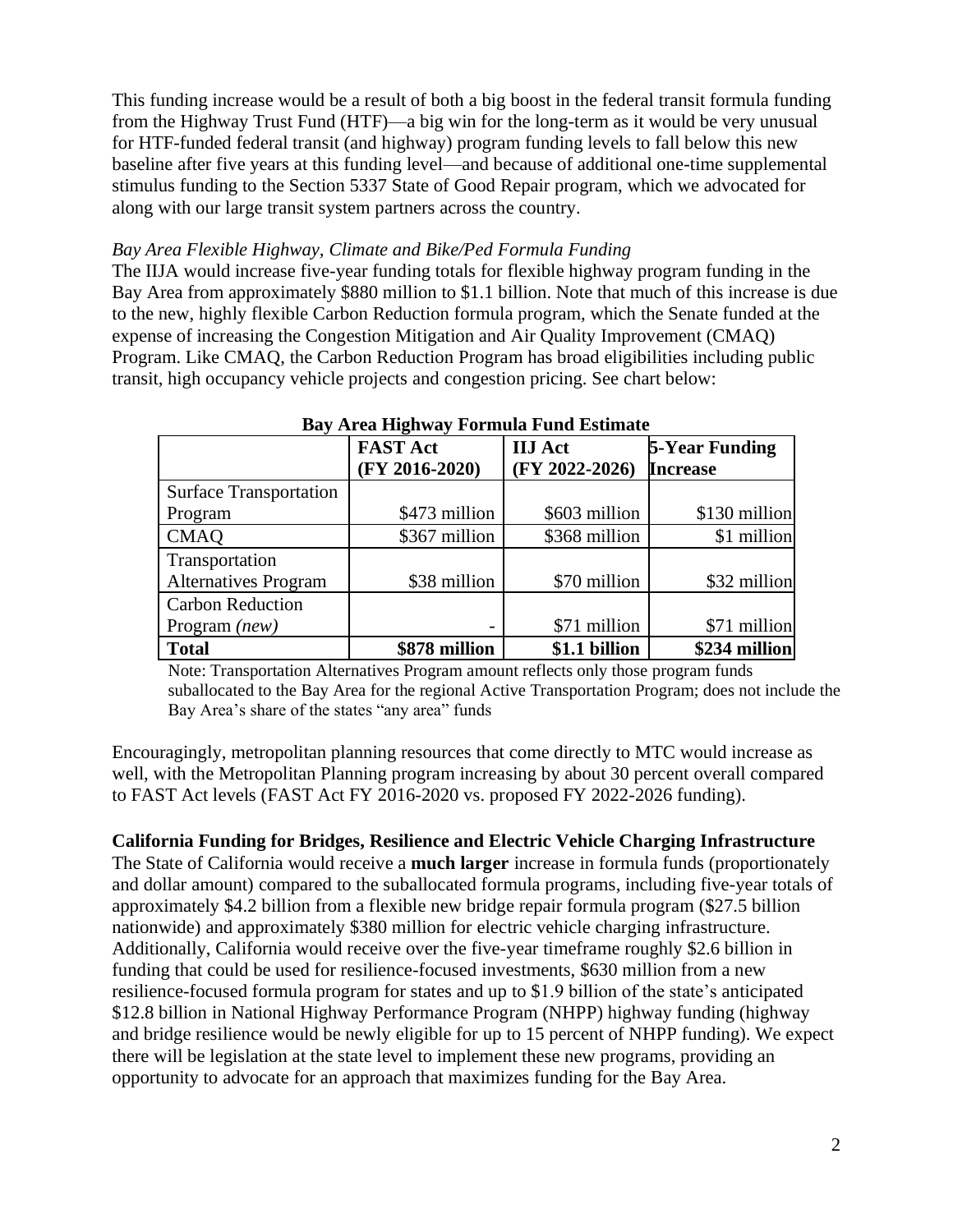Additionally, California's Trade Corridors Enhancements Program and "any area" Active Transportation Program would both be expected grow in accordance with the funding increases proposed for the federal freight formula program and federal Transportation Alternatives Program since state law directs these federal funds to these programs.

### **Opportunity for Bay Area Projects to Compete for more than \$100 billion in Discretionary Grants**

Bay Area projects (large and small) could also receive substantial direct federal investment via funding for existing and new discretionary grant programs. In addition to huge dollar amounts, the focus of the grant programs reflects many of the Plan Bay Area 2050 priorities and in general the selection criteria are Bay Area/large metro-friendly (ex: points for national and regional economic benefits). Grant programs of interest are listed below.

We have identified approximately \$140 billion in grant funding that could fund Bay Area priority projects. Of this, roughly \$100 billion is "guaranteed" funding—i.e., grants are either funded from the Highway Trust Fund (HTF) or one-time supplemental general fund stimulus (upfront stimulus)—while the approximately \$40 billion in non-stimulus general fund authorizations (GF) are much less certain as they are subject to annual appropriations. Of note, the IIJA authorizes tens of billions of dollars for additional grants for programs that are either targeted to non-Bay Area geographies or target projects that typically fall outside the scope of Plan Bay Area 2050 investment priorities (such as wildlife crossings).

### **Transit, Bridge, Climate, Rail, Safety, and Priority Project Discretionary Grant Programs**

(Note: National five-year totals. Fund sources listed to provide indication as to level of certainty that the funding will be made available.)

# *Highway and Bridge*

- Bridge Investment Program \$15.8 billion for a new bridge program
	- o \$9.2 billion in upfront stimulus funding, plus \$3.3 billion guaranteed from the reauthorization (HTF) and \$3.3 billion in general funds subject to annual appropriations
	- $\circ$  Program would provide multi-year grants for major bridge improvements, like full funding grant agreements for bridges. BATA bridges and Golden Gate Bridge could apply. Smaller projects could be funded too.
- Charging and Fueling Infrastructure Grants (alternative fuel vehicles) \$2.5 billion (HTF)
- Rural Surface Transportation Grant Program \$2 billion (HTF)
	- o Grants for highway and bridge improvement, freight and safety projects in urbanized areas less than 200,000 in population. Travel demand management projects are also eligible.
	- o States, regional transportation planning organizations, local governments, and multijurisdictional groups may apply.

# *Transit and Intercity Passenger Rail*

- Capital Investment Grants \$23 billion
	- o \$8 billion in one-time upfront stimulus funding plus \$15 billion subject to appropriation (vs. \$12 billion in the FAST Act).
	- o Program funds transit modernization and expansion projects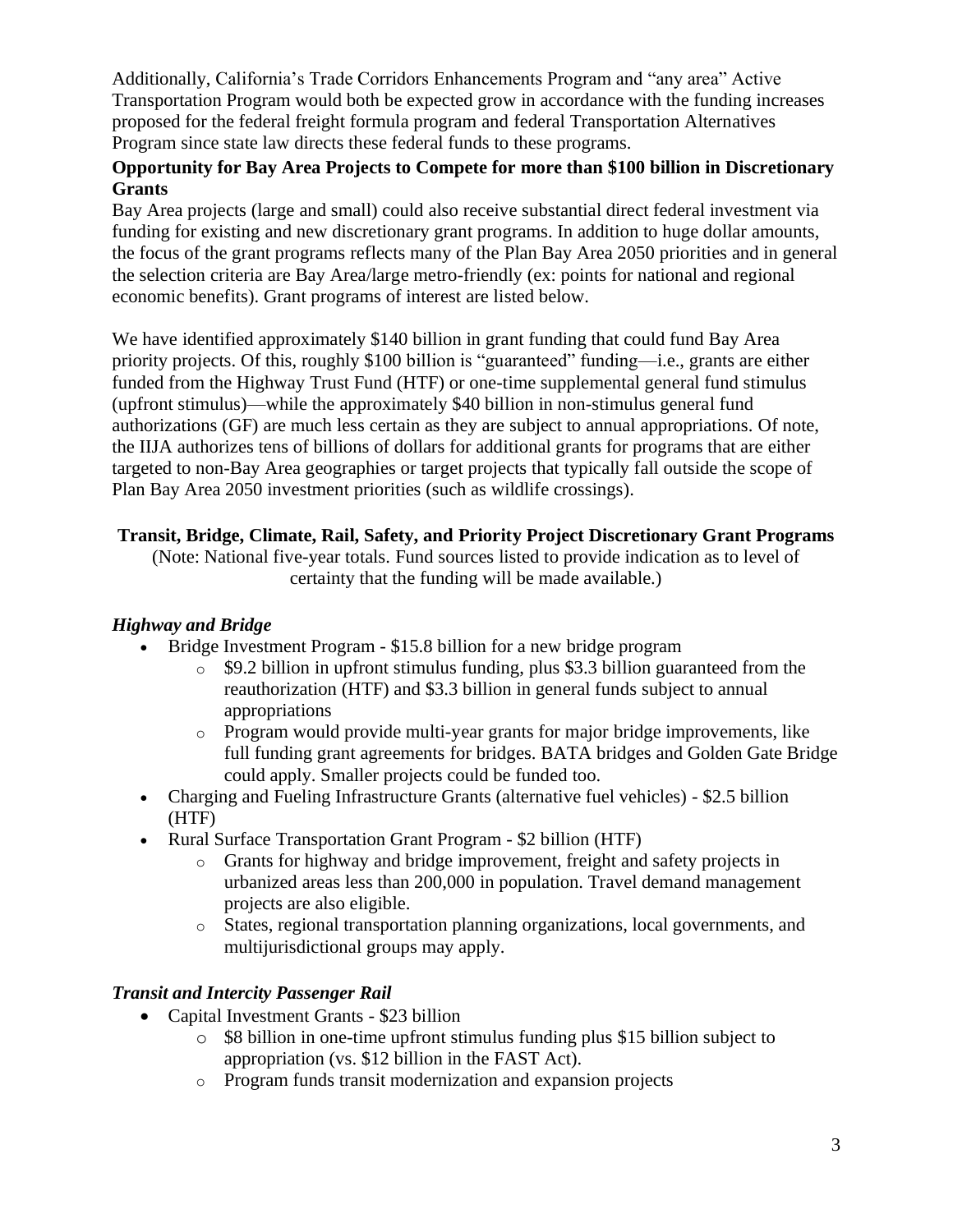# *Transit and Intercity Passenger Rail, cont.*

- Federal-State Partnership for Intercity Passenger Rail \$43.5 billion total; Up to \$19.5 billion eligible to be spent outside of the Northeast Corridor.
	- o \$36 billion in upfront funding, of which at least \$12 billion may be spent outside the Northeast Corridor; \$7.5 billion in additional funds subject to annual appropriations, of which not less than \$3.4 billion must be spent outside the Northeast Corridor)
	- o Expanded eligibilities to allow program to fund new and expanded intercity rail (e.g., California High Speed Rail), in addition to the program's historic focus on Amtrak and other intercity rail service's state of good repair
- Consolidated Rail Infrastructure and Safety Improvements (CRISI) \$10 billion
	- o \$5 billion in upfront stimulus funding and \$5 billion subject to annual appropriations
	- o Program funds rail safety, efficiency and reliability improvements. Examples of eligible projects include capital projects to reduce congestion and facilitate ridership growth and highway-rail grade crossing improvements.
- Railroad Crossing Elimination Program \$5.5 billion
	- o New program funded at \$3 billion in upfront stimulus funding and \$2.5 billion subject to annual appropriations
	- o Supplements the longstanding Rail-Highway Grade Crossing program funding that is distributed to states via formula, funded through the HTF at \$1.2 billion (FAST Act funded the program at \$1.1 billion).
- Low- and Zero-Emission Bus Program (transit) \$5.6 billion
	- o \$375 million guaranteed from the reauthorization (HTF) and \$5.25 billion in upfront stimulus
- ADA Accessibility Improvements for Legacy Rail Systems \$1.75 billion (upfront stimulus) *(new program)*
- Competitive Grants for Rail Vehicle Replacement \$1.5 billion (HTF)
- Electric or Low-Emission Ferry Program \$500 million
	- o \$250 million in upfront stimulus funding, plus \$250 million subject to annual appropriations
- Federal Transit Administration (FTA) Ferry Program \$150 million (HTF)
	- o Extension of existing FTA discretionary ferry program.

# *Multimodal Mobility, Economy, Safety, and Climate Programs*

- National Infrastructure Project Assistance \$15 billion
	- o \$5 billion in upfront stimulus funding and \$10 billion subject to annual appropriations
	- o Program would provide multiyear grant agreements for large projects
	- o Multimodal eligibility, including for integrated intercity and commuter rail projects, as advocated by MTC and national partners
- Local and Regional Project Assistance \$15 billion
	- o \$7.5 billion in upfront stimulus funding plus \$7.5 billion subject to annual appropriations
	- o Authorizes RAISE (BUILD/TIGER)
- INFRA (multimodal freight program) \$8 billion
	- $\circ$  \$4.8 billion from the HTF and \$3.2 billion in upfront stimulus appropriations